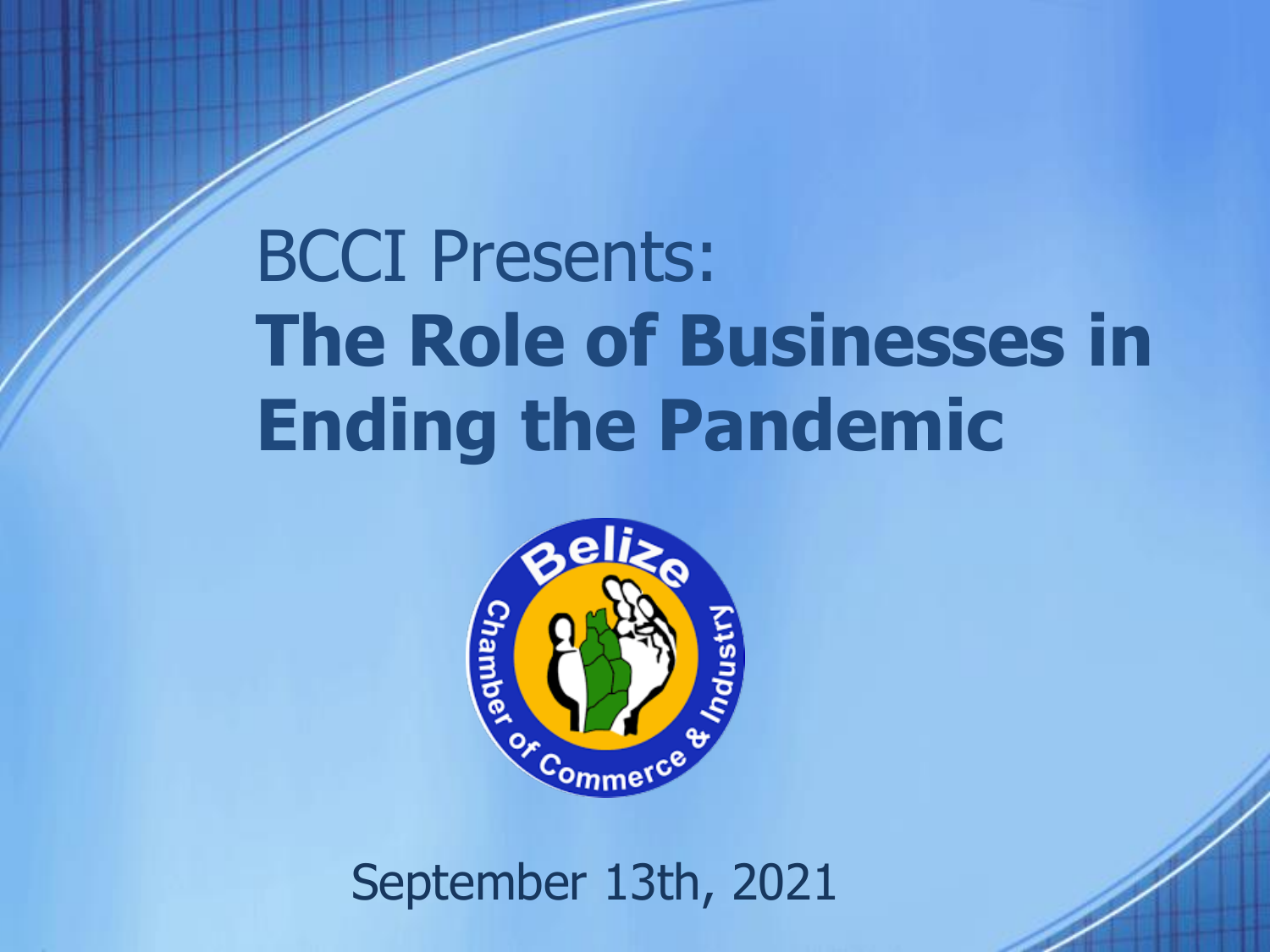### **Belize COVID-19 Statistics Summary**

#### MOHW Data for September 9th, 2021:

- 154 New Confirmed Cases
- 86 New Recoveries
- 4 New Deaths Reported

#### Types of Vaccines Available:

- Johnson and Johnson population not vaccinated to date
- Pfizer persons 12-17, pregnant women and persons upon request due to underlining conditions.
- Astrazeneca persons needing second dose.

### NHS Capacity:

- Public Health testing will not be allowed to the general public. Persons who are a part of direct contact tracking will be able to access this free service from MOHW.
- In Belize City, all COVID-19 yards are working at capacity.
- There is an open call for nurses and other persons willing to support the public health effort.



Image Source: https://www.facebook.com/Belizehealth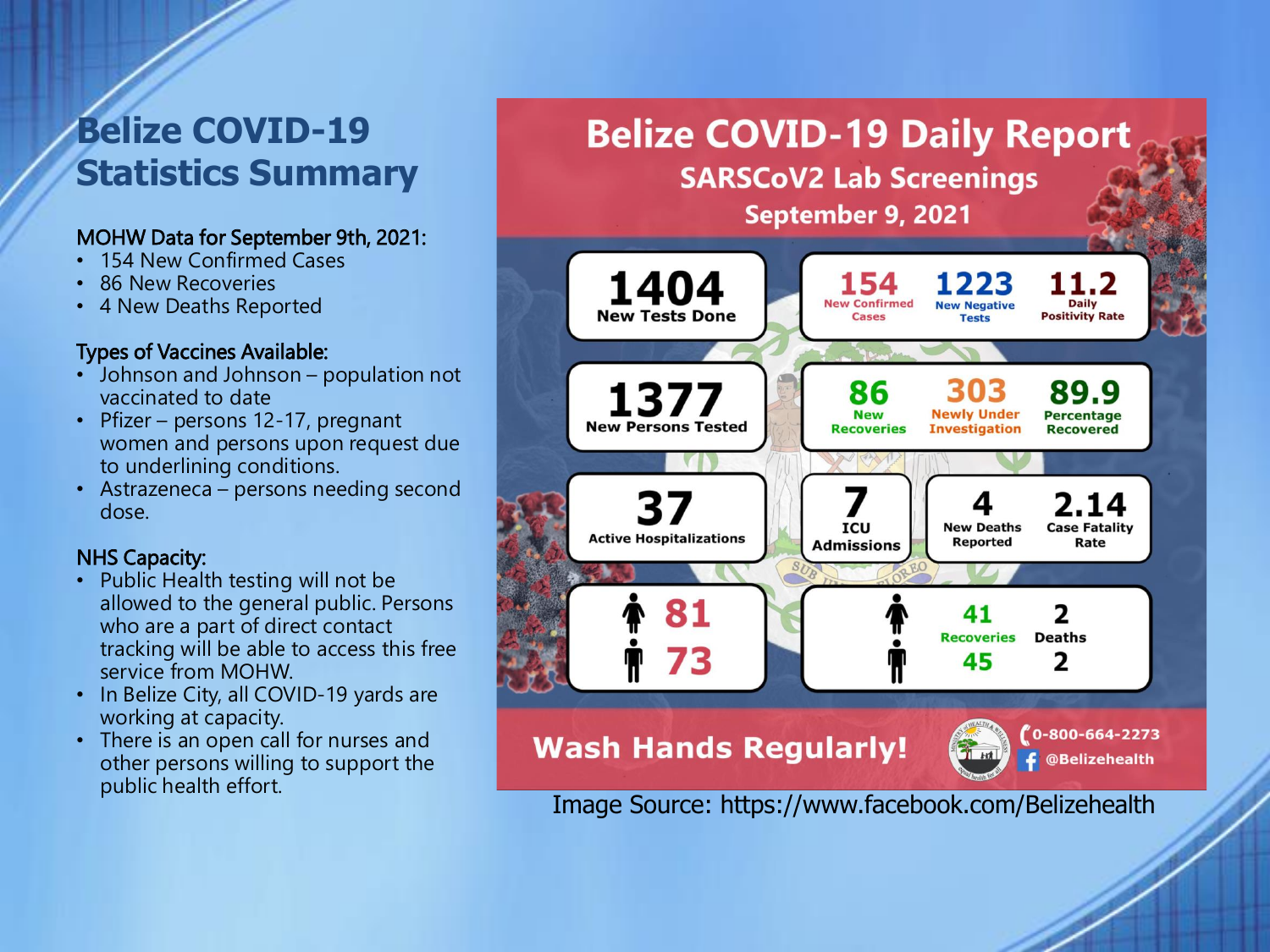## **Belize COVID-19 Statistics Summary**

## THURSDAY, SEPTEMBER 9TH, 2021



Today's vaccination data includes the AstraZeneca, Sinopharm, Pfizer and Johnson & Johnson (Janssen) vaccines.

## **GET VACCINATED BELIZE!**

Image Source: https://www.facebook.com/Belizehealth

• **Population % Fully Vaccinated: 20%** Assuming a population of 400K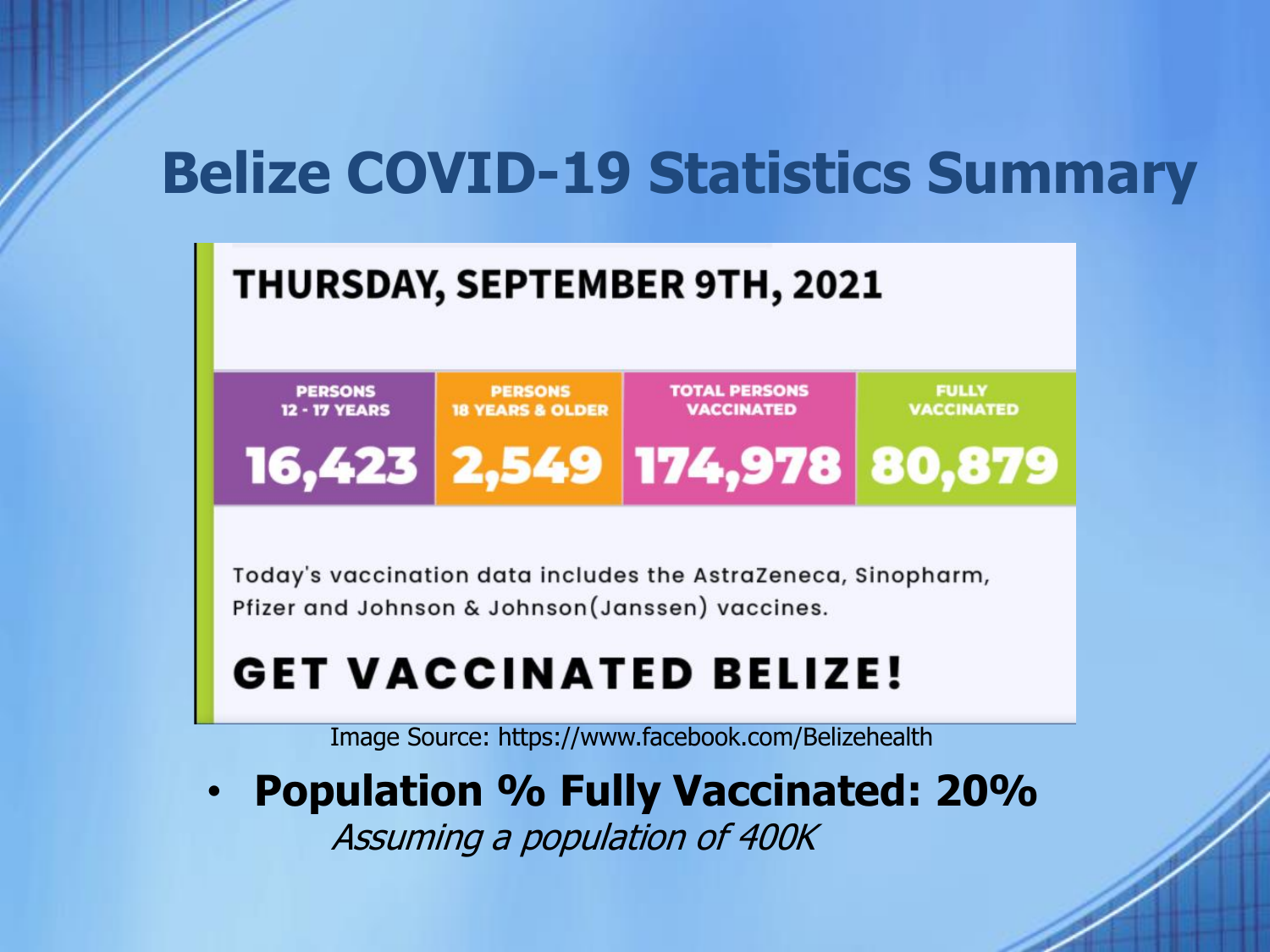# **Public Health Capacity**

## • **Testing Options:**

- Public Sector:
	- Rapid (result timeline: up to 12 hours)
	- PCR (result timeline: up to 5 days)
- Private Sector Offers include place at a cost.
	- Rapid (result timeline: up to 1 hour)
		- Average Cost is BZ\$75 per test.
	- PCR (result timeline: up to 2 hours)
		- Average Cost is BZ\$300 per test

Note: the private sector facilities must get approval to administer test. They offer various approved test and must report results to MOHW.

## • **Fully Equipped COVID-19 Yards in Belize City:**

- KHMH 18 Ventilators
- Private Facilities 7 Ventilators
	- Note: private sector facilities appear to be moving towards growing their capacity.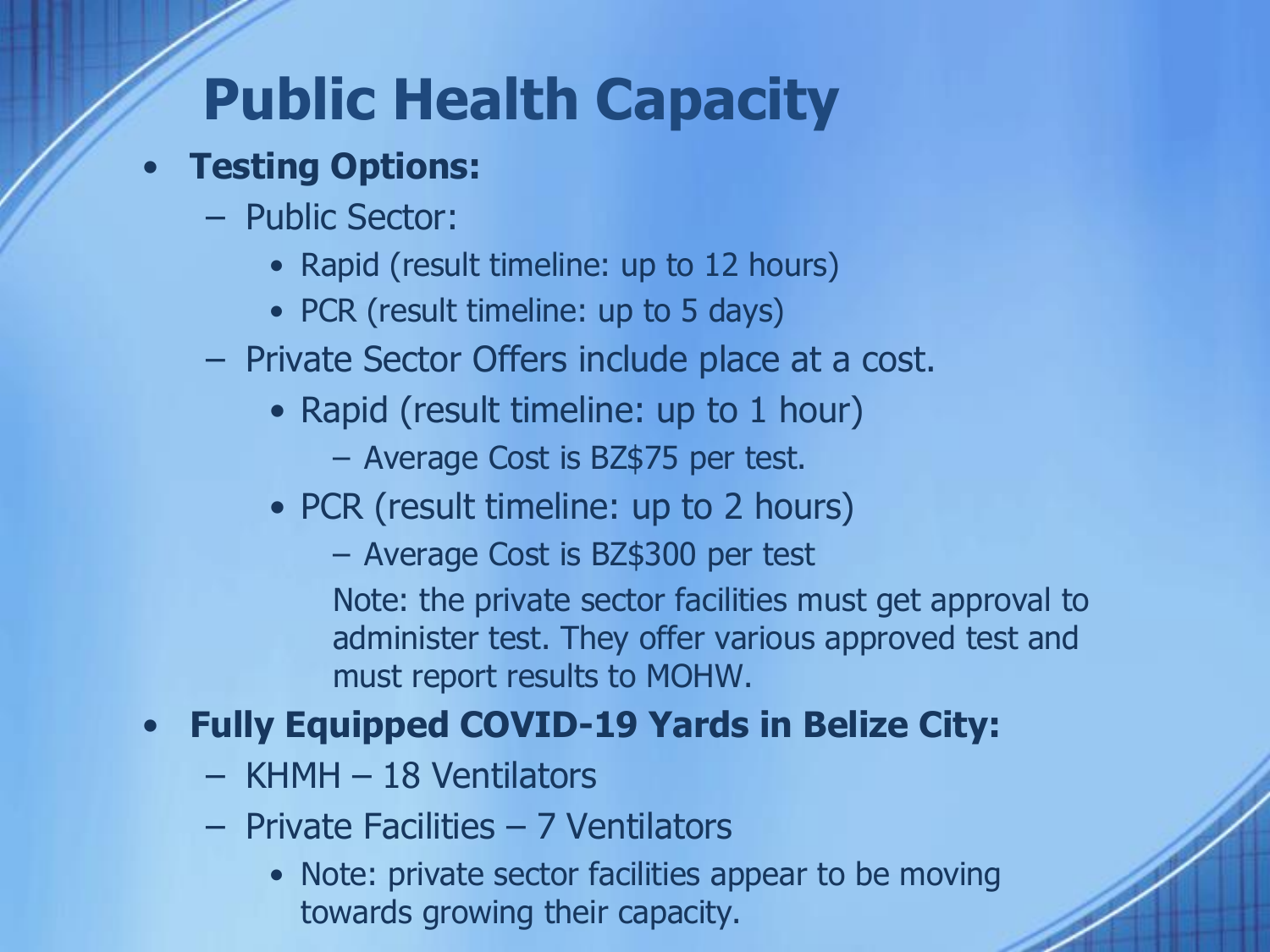# **Key Public Health Regulations**

- Mask Mandate Outside of Private Homes
	- This includes social distancing and hand washing recommendations in all Public Service Announcements.
- Curfew
	- Saturday Sunday from 9:00pm BZ Time to 4:00am BZ Time for adults.
- Frontline and Economic Frontline Designations that require vaccination and testing protocols for all employees (at home and in office).
- Proof of Vaccination or Proof of Negative Test required to enter all public spaces owned and operated by the Government and Private Sector Businesses starting October 1st, 2021.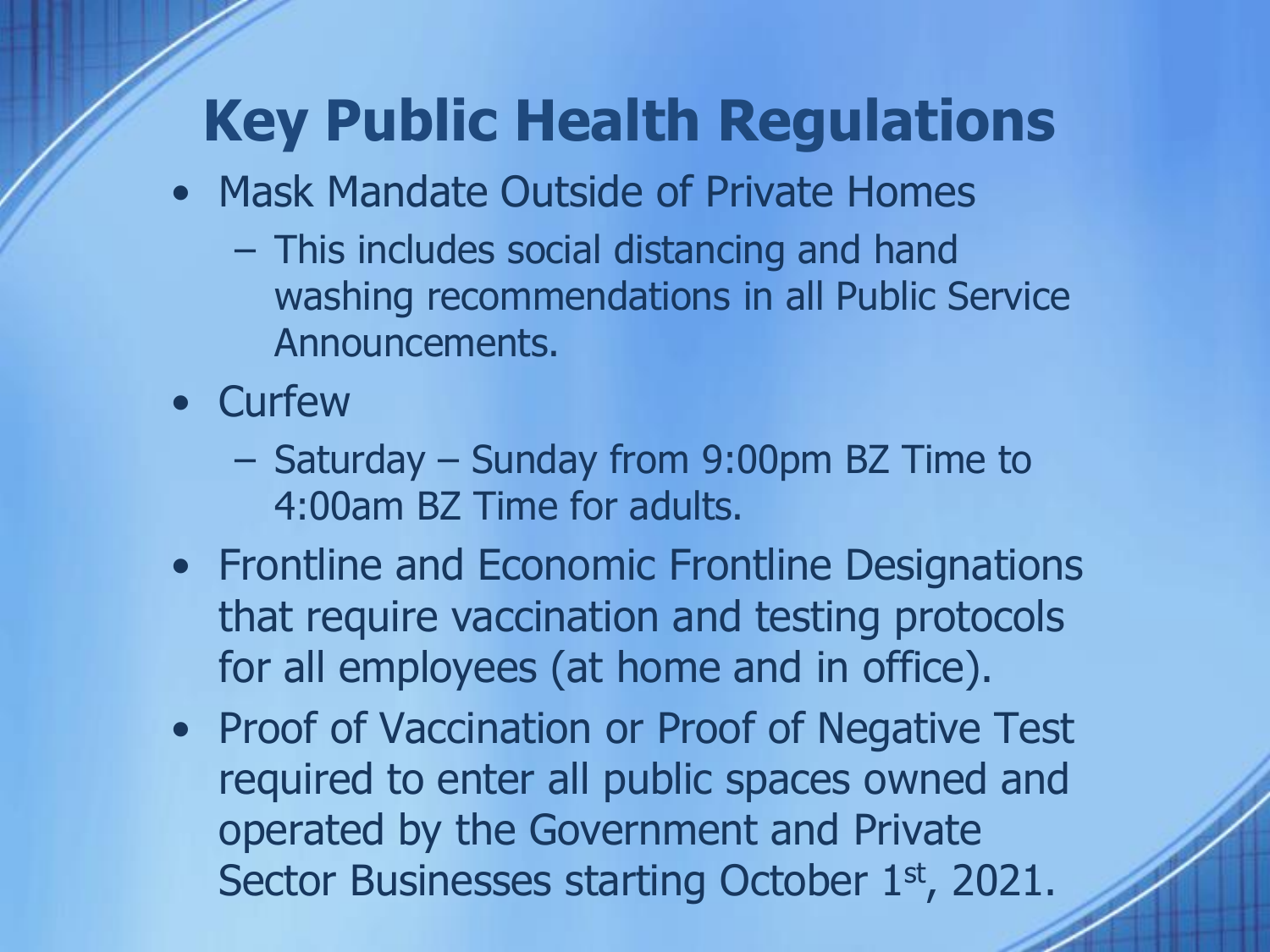# **Belize's Health Regulation Summary**

Image Source: https://www.facebook. com/belizechamber

|                                                      | <b>Summary of COVID<br/>Regulations</b><br>In force as of September 1st 2021 (S.I. 74 of 2021 as amended<br>by S.I 78, 80, 81, 86, 88, 92, 96)                                                                                                                                                                                                                                                                                                                                           |
|------------------------------------------------------|------------------------------------------------------------------------------------------------------------------------------------------------------------------------------------------------------------------------------------------------------------------------------------------------------------------------------------------------------------------------------------------------------------------------------------------------------------------------------------------|
| <b>National Curfew Hours</b>                         | · For all adults:<br>From Sunday to Saturday 9:00 PM to 4:00 AM<br>• For minors:<br>From Sunday to Saturday 6:00 PM to 4:00 AM unless accompanied by a parent or guardian.                                                                                                                                                                                                                                                                                                               |
| <b>Cross-Cutting Rules</b>                           | • All businesses are expected to enforce the following:<br>o Proper physical distancing<br>o Placement of distance markers;<br>o Proper wearing of masks;<br>o hand-washing stations.<br>Law enforcement/ health officers can enter any operating business to check for compliance.                                                                                                                                                                                                      |
| <b>Restaurants (General)</b>                         | • Restaurant employees are expected to be immunized against COVID-19<br>(S.I. No. 74 Rule 18(1)).<br>• Dining-in services allowed only up to 50%                                                                                                                                                                                                                                                                                                                                         |
| <b>Open Air Restaurants</b>                          | • Restaurants with proper ventilation or are open air may offer dining-in services but by reservation only and only up to 75% of its seating capacity;<br>• Belize District: Open-air restaurants in the Belize District, however, are limited to only<br>'outdoor dining" for no more than 50% of its seating capacity. This, however, does not include<br>Caye Caulker and San Pedro Town, Ambergis Caye.                                                                              |
| The sale of Liquor                                   | . No business, except for those holding a restaurant license, shall sell liquor after 6:00 PM<br>until 4:00 AM.                                                                                                                                                                                                                                                                                                                                                                          |
| <b>Business Process</b><br><b>Outsourcing (BPOs)</b> | BPOs are expected to have 100% of their in-office staff vaccinated, and can only utilize up to<br>50% of the establishment's physical capacity.<br>BPOs are also expected to provide a report at the first of every month detailing the names and<br>immunization status of every employee. Also, the names of every employee who have not been<br>vaccinated as a result of a recent covid infection.                                                                                   |
| Frontline workers'<br>classification                 | (i) Health care workers; (ii) officers and staff of the Belize Police, Coast Guard, BDF, Customs<br>and Excise Department, Immigration Department, Judiciary and Judiciary, Department of Civil<br>Aviation; (iii) teachers; (iv) tourism workers; Transport Department; (v) public transport<br>operators; (vi) public utility services; (vii) BPO employees; (viii) employees of security<br>companies; (ix) Belize Post Office; and any person that works or is employed at any port. |
| Casinos                                              | • All employees must be immunized.<br>• All patrons must be immunized and show proof of vaccination to enter the establishment.<br>• Mask wearing and social distancing protocols apply.                                                                                                                                                                                                                                                                                                 |
| Bars, Rum Shops and<br><b>Nightclubs</b>             | <b>Remain closed</b>                                                                                                                                                                                                                                                                                                                                                                                                                                                                     |
| Gyms                                                 | • Facility must be properly ventilated<br>• 50% capacity is permitted.<br>• Services must be offered by appointment only<br>• A log of every customer and their temperature must be kept.<br>• Mask wearing (only when entering), and social distancing protocols apply.<br>• Equipment must be sanitized after every use.                                                                                                                                                               |
| Spas, Salons, Barber Shops                           | • Services must be offered by appointment.<br>• Only two customers (with the proper social distancing) and one person in the waiting area<br>are permitted on the premises. If the facility cannot accommodate both persons, then only one<br>is permitted. This is unless the facility is large enough to accommodate more clients while<br>maintaining social distance.                                                                                                                |
| <b>Public/Private</b><br>Transportation<br>Provider  | • 75% of capacity is permitted.                                                                                                                                                                                                                                                                                                                                                                                                                                                          |
|                                                      | Email: bcci@belize.org / Tel: 223-5330 / WhatsApp: 614-3138                                                                                                                                                                                                                                                                                                                                                                                                                              |